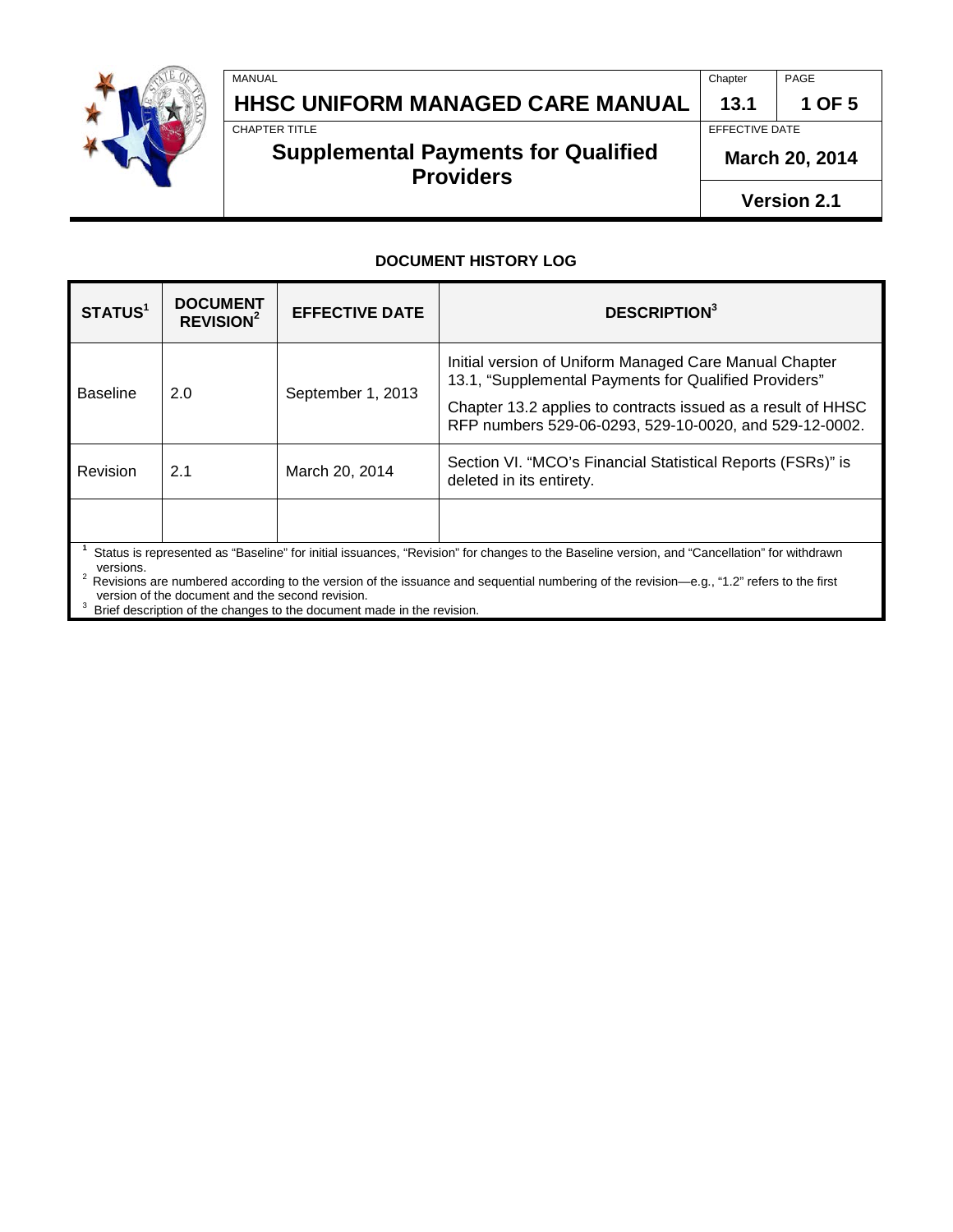

# MANUAL Chapter PAGE **HHSC UNIFORM MANAGED CARE MANUAL 13.1 2 OF 5**

## **Supplemental Payments for Qualified Providers**

EFFECTIVE DATE

**March 20, 2014**

**Version 2.1**

### **TABLE OF CONTENTS**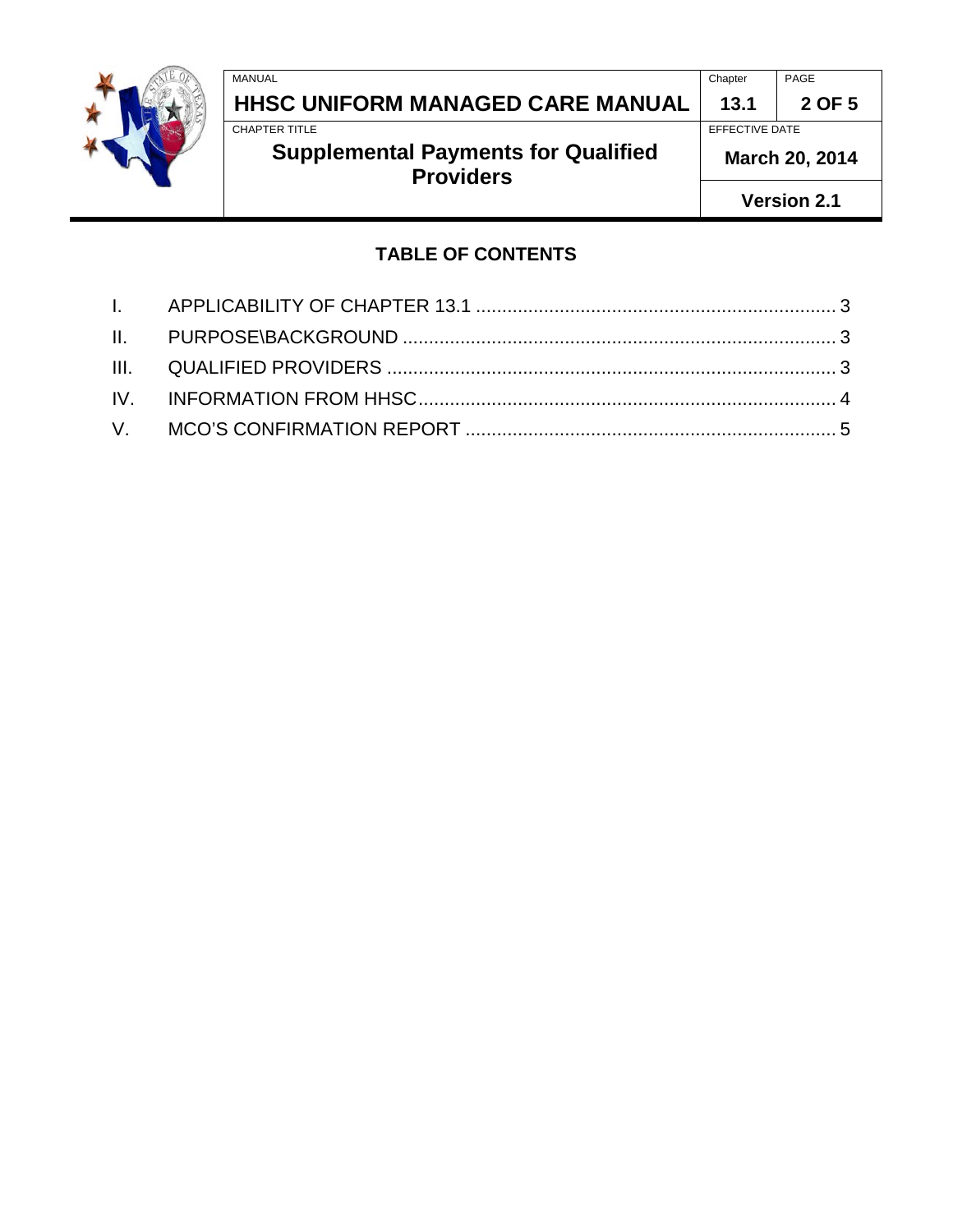|  | MANUAL<br>HHSC UNIFORM MANAGED CARE MANUAL                                      | Chapter<br>13.1                  | PAGE<br>3 OF 5 |
|--|---------------------------------------------------------------------------------|----------------------------------|----------------|
|  | CHAPTER TITLE<br><b>Supplemental Payments for Qualified</b><br><b>Providers</b> | EFFECTIVE DATE<br>March 20, 2014 |                |
|  |                                                                                 | <b>Version 2.1</b>               |                |

#### <span id="page-2-0"></span>**I. APPLICABILITY OF CHAPTER 13.1**

This chapter applies to Managed Care Organizations (MCOs) participating in the STAR, STAR+PLUS, and STAR Health Programs. References to "Medicaid" or the "Medicaid Managed Care Program(s)" apply to the STAR, STAR+PLUS, and STAR Health Programs. The term "MCO" includes health maintenance organizations (HMOs), exclusive provider organizations (EPOs), insurers and any other entities licensed or approved by the Texas Department of Insurance. The requirements in this chapter apply to all programs, except where noted.

### <span id="page-2-1"></span>**II. PURPOSE\BACKGROUND**

In accordance with PPACA, as amended by Section 1202 of the Health Care and Education Reconciliation Act, and corresponding federal regulations at 42 C.F.R. §§ 438.6 and 438.804, Medicaid MCOs must make supplemental payments to qualified Medicaid providers.

This chapter details the types of providers who are eligible for supplemental payments, provided they comply with HHSC's self-attestation requirements. It also includes the requirements for verifying MCO payments to qualified providers, and the procedures for supplemental payment adjustments, including documentation of recoupments of overpaid amounts.

#### <span id="page-2-2"></span>**III. QUALIFIED PROVIDERS**

As required by federal law and regulation, the following types of providers are eligible for supplemental payments for primary care services:

- 1. physician with a specialty designation of family medicine, general internal medicine, or pediatric medicine; and
- 2. specialists and subspecialists within those designations as recognized by the American Board of Medical Specialties (ABMS), the American Osteopathic Association (AOA), the American Board of Physician Specialties (ABPS), or the American Board of Allergy and Immunology (ABAI).

The term "general internal medicine" encompasses internal medicine and all subspecialties recognized by the ABMS, AOA, and ABPS.

In order to be qualified for the supplemental payment: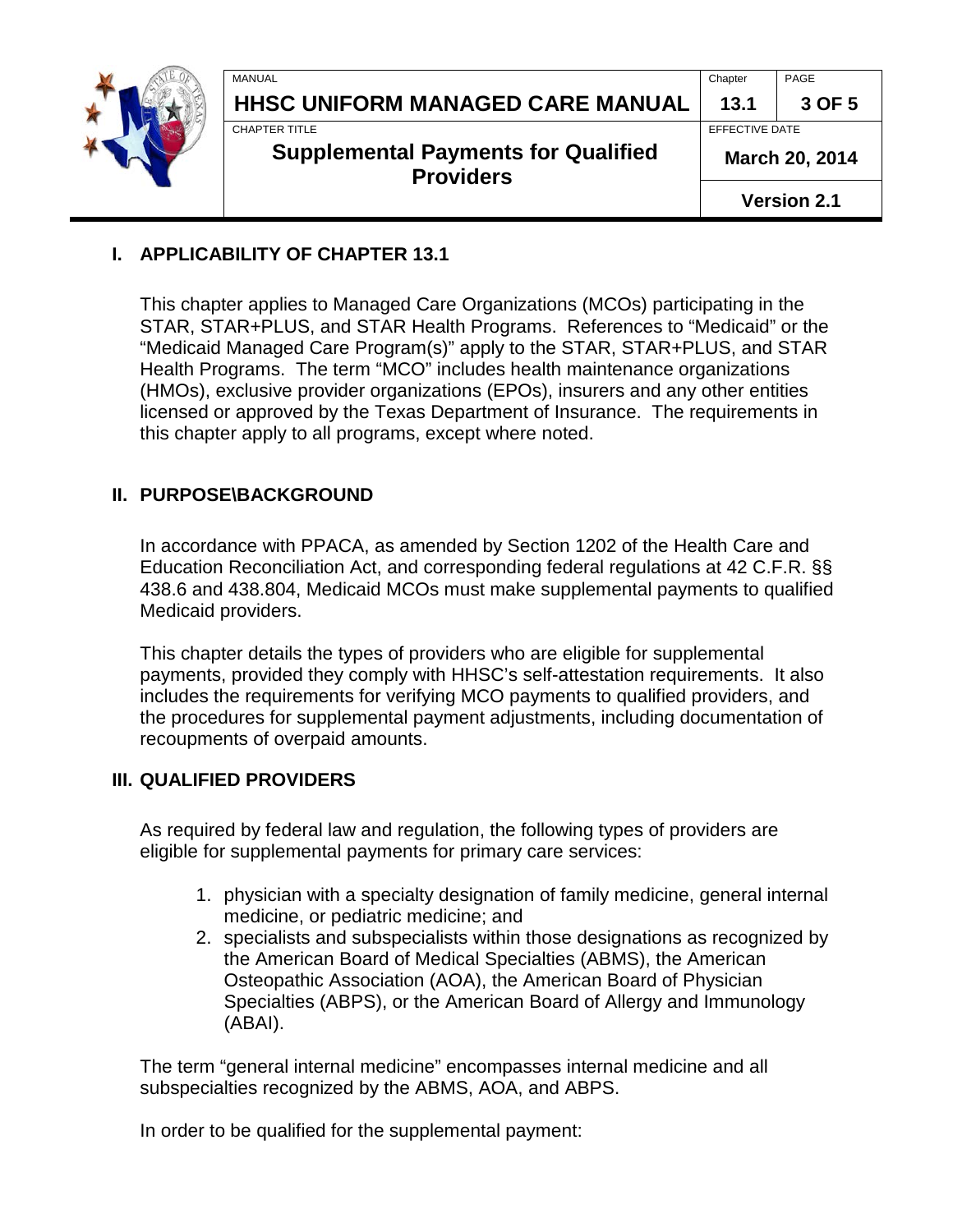| MANUAL                                                         | Chapter            | PAGE           |  |
|----------------------------------------------------------------|--------------------|----------------|--|
| HHSC UNIFORM MANAGED CARE MANUAL                               | 13.1               | 4 OF 5         |  |
| <b>CHAPTER TITLE</b>                                           |                    | EFFECTIVE DATE |  |
| <b>Supplemental Payments for Qualified</b><br><b>Providers</b> |                    | March 20, 2014 |  |
|                                                                | <b>Version 2.1</b> |                |  |
|                                                                |                    |                |  |

- 1. physicians must first self-attest to a covered specialty or subspecialty designation; and
- 2. as part of that attestation, they must specify that they are board certified in an eligible specialty or subspecialty or that 60 percent of their Medicaid billings for the prior year were for the Evaluation and Management (E&M) codes specified in the regulation.

Services eligible for supplemental payments are the following codes, or their successor codes:

- 1. E&M ICD-9 codes 99201 through 99499; and
- 2. Services related to the Administration of Vaccines (CPT-4 codes 90460, 90461, 90471, 90472, 90473 and 90474).

As described in the Contract, HHSC or its Administrative Services Contractor will conduct the provider self-attestation process and determine which providers and services are eligible for supplemental payments. Providers who complete the selfattestation process on or before HHSC's initial enrollment deadline will be eligible for supplemental payments for dates of service from January 1, 2013, through December 31, 2014. Providers who complete the self-attestation process after the initial enrollment deadline will be eligible for supplemental payments beginning on the month the self-attestation is accepted by HHSC.

If the MCO makes payments to a billing provider group (such as a group practice, facility, or institution) under a Network Provider Agreement, the agreement must ensure that the full amount of supplemental payments described in this chapter are passed down from the billing provider group to the eligible provider.

### <span id="page-3-0"></span>**IV. INFORMATION FROM HHSC**

HHSC or its Administrative Services Contractor will provide a "Supplemental Payment Report" to the MCO detailing the amount of the supplemental payment that the MCO must issue to the qualified provider. The "Supplemental Payment Report" will identify the supplemental payment amount and the following.

- Plan code
- MCO ID
- Claim line number/Internal Control Number (ICN)
- Member ID
- National Provider Identifier (NPI) for billing and performing provider